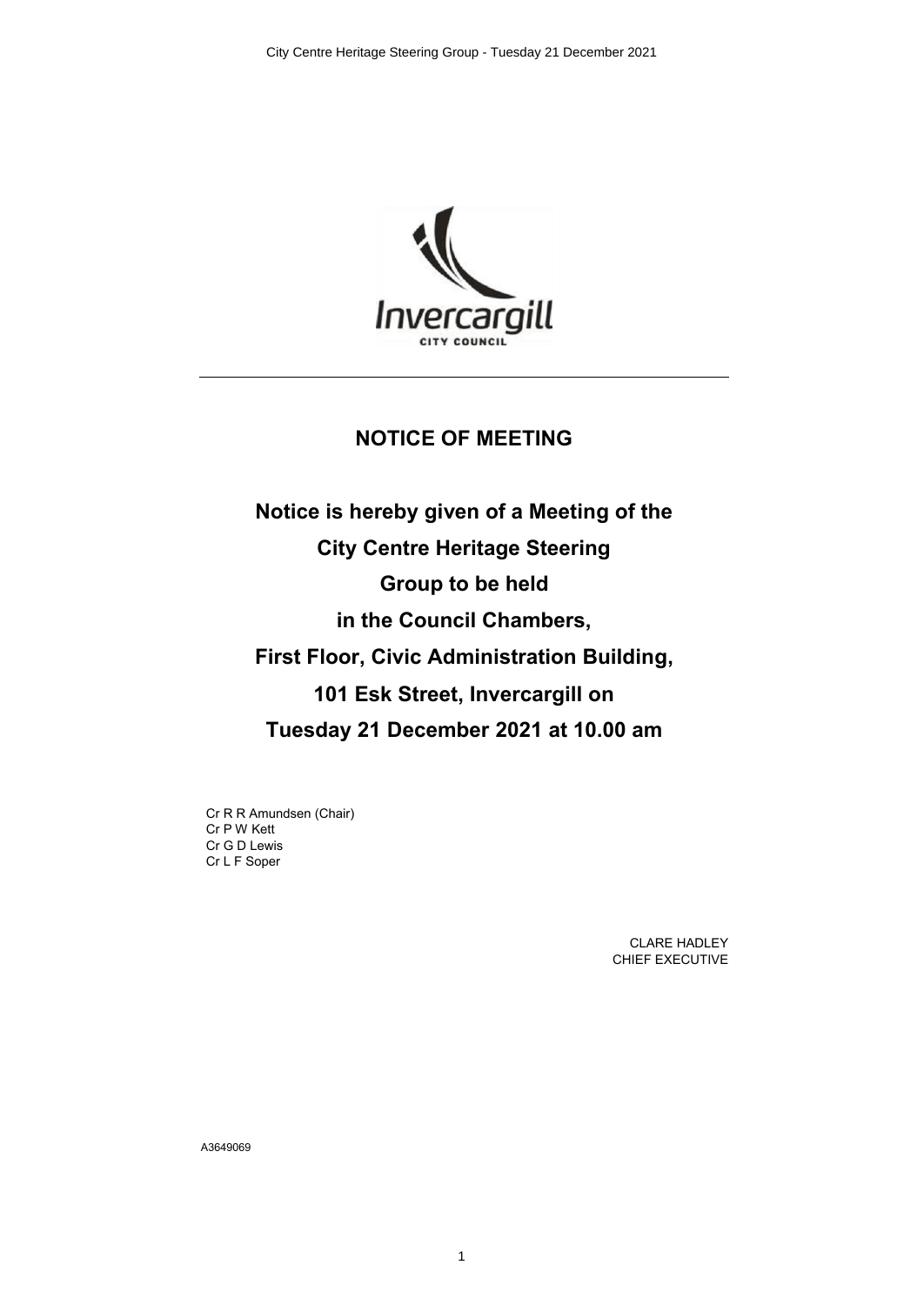# **City Centre Heritage Steering Group**

21 December 2021 10:00 AM

## **Agenda Topic Page**

- 1. Apologies
- 2. Declaration of Interests
	- a. Members are reminded of the need to stand aside from decision-making when a conflict arises between their role as an elected representative and any private or other external interest they might have.
	- b. Elected members are reminded to update their register of interests as soon as practicable, including amending the register at this meeting if necessary.
- 3. Heritage Funding
	- 3.1 Revision to 2021/2022 Built Heritage Fund
	- 3.2 Third funding round now open for applications
- 4. Other Businessess
	- 4.1 ICC Colour and Renovation Guideline
- 5. [Public Excluded Session](#page-3-0) 4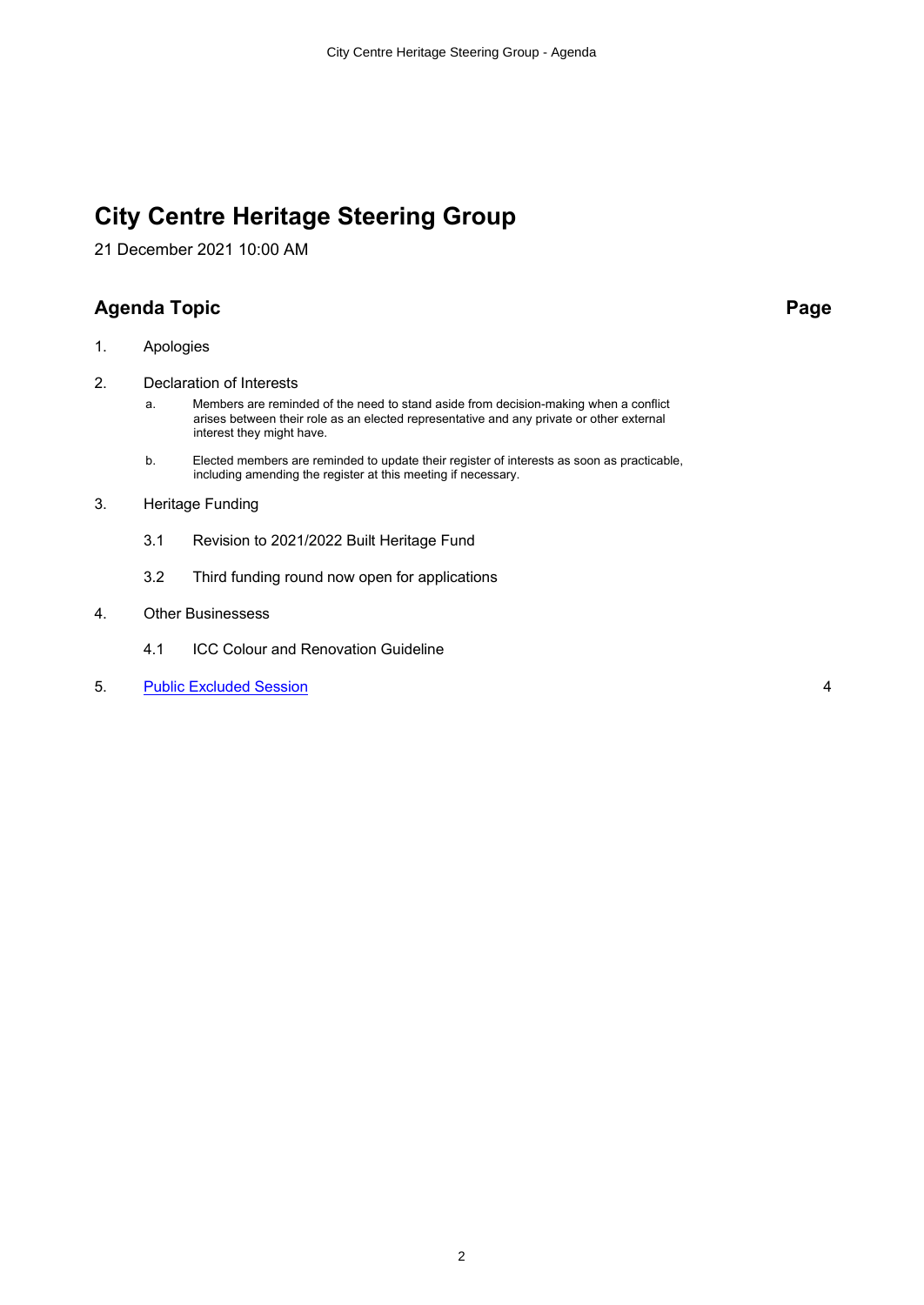### **5. PUBLIC EXCLUDED SESSION**

Moved, seconded that the public be excluded from the following parts of the proceedings of this meeting; namely

- (a) Works Progress and Funding Uptake
- (b) Requests and Questions from Owners Regarding Upcoming Funding Round
- (c) Heritage Awards
- (d) Letter to North-side owners of Est Street Properties

The general subject of each matter to be considered while the public is excluded, the reason for passing this resolution in relation to each matter, and the specific grounds under Section 48(1) of the Local Government Official Information and Meetings Act 1987 for the passing of this resolution are as follows:

| General subject of each<br>matter to be considered |                                                                                                   | Reason for passing this<br>resolution in relation to<br>each matter                                                | Ground(s) under Section<br>48(1) for the passing of this<br>resolution                                                                                                                                  |
|----------------------------------------------------|---------------------------------------------------------------------------------------------------|--------------------------------------------------------------------------------------------------------------------|---------------------------------------------------------------------------------------------------------------------------------------------------------------------------------------------------------|
|                                                    | (a) Works Progress and<br><b>Funding Uptake</b>                                                   | Section 7(2)(a)<br>To protect the privacy of<br>natural persons, including<br>that of deceased natural<br>persons. | Section 48(1)(a)<br>That the public conduct of this<br>item would be likely to result in<br>the disclosure of information<br>for which good reason for<br>withholding would exist under<br>Section 7.   |
|                                                    | (b) Requests and<br>Questions from<br><b>Owners Regarding</b><br><b>Upcoming Funding</b><br>Round | Section 7(2)(i)<br>To protect the privacy of<br>natural persons, including<br>that of deceased natural<br>persons. | Section 48(1)(a)<br>That the public conduct of this<br>item would be likely to result in<br>the disclosure of information<br>for which good reason for<br>withholding would exist under<br>Section 7.   |
| (c)                                                | Heritage Awards                                                                                   | Section 7(2)(i)<br>To protect the privacy of<br>natural persons, including<br>that of deceased natural<br>persons. | Section $48(1)(a)$<br>That the public conduct of this<br>item would be likely to result in<br>the disclosure of information<br>for which good reason for<br>withholding would exist under<br>Section 7. |
| (d)                                                | Letter to North-side<br><b>Owners of Esk Street</b><br>Properties                                 | Section 7(2)(i)<br>To protect the privacy of<br>natural persons, including<br>that of deceased natural<br>persons. | Section 48(1)(a)<br>That the public conduct of this<br>item would be likely to result in<br>the disclosure of information<br>for which good reason for<br>withholding would exist under<br>Section 7.   |